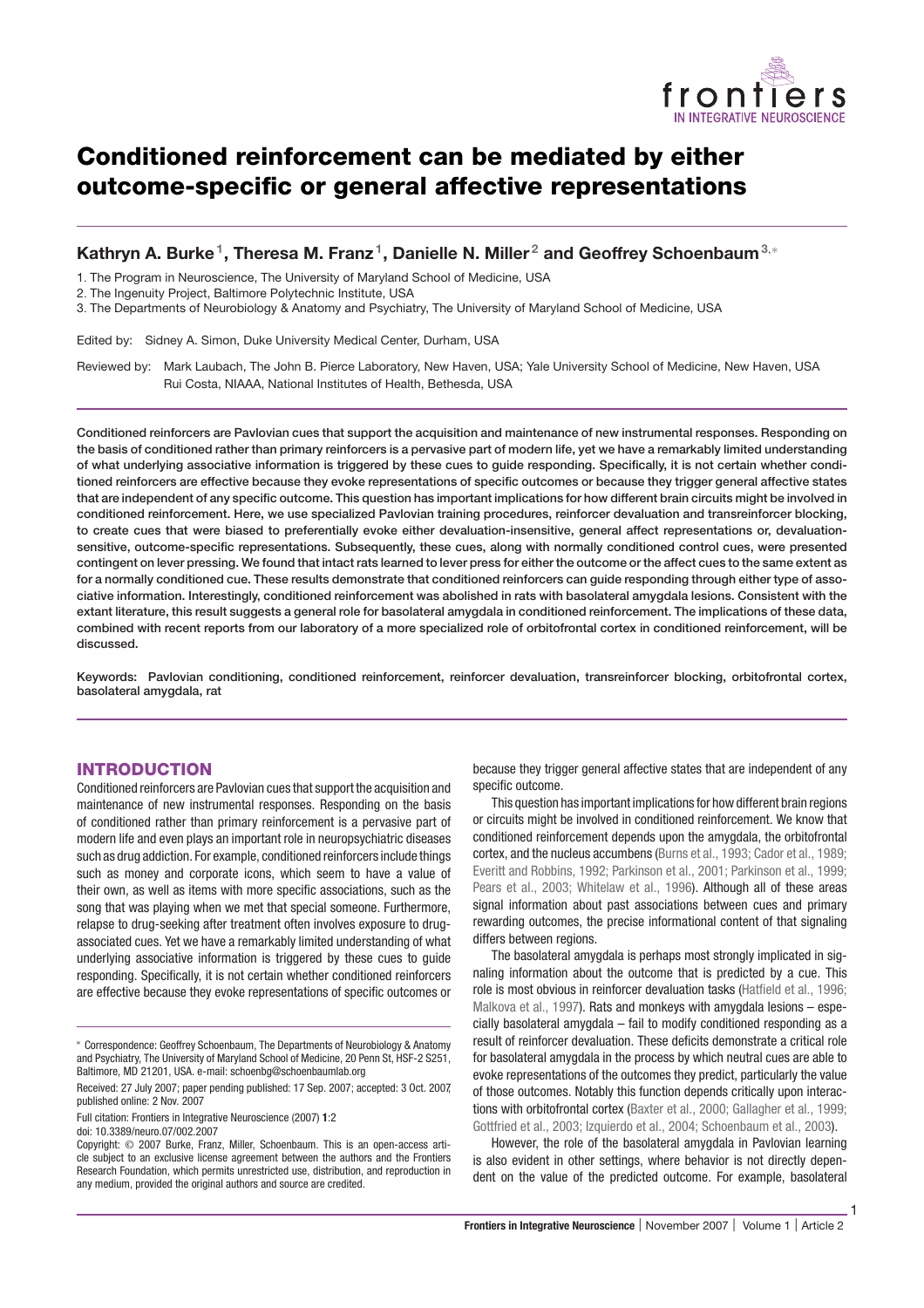amygdala lesions abolish second-order conditioning in which a neutral cue is paired with a conditioned stimulus (Hatfield et al., 1996; Setlow et al., 2002a). Similarly, basolateral amygdala has been implicated in Pavlovian-to-instrumental transfer (Corbit and Balleine, 2005). In this procedure, a cue that has been paired with an appetitive outcome, through Pavlovian conditioning, is able to increase a previously trained instrumental response. Normal performance in these tasks is not affected by devaluation of the primary reward (Holland, 2004; Holland and Rescorla, 1975). Instead, it has been suggested that performance depends on the ability of the cue to evoke general affective or motivational representations, which are independent of any specific outcome. The role of basolateral amygdala in mediating this function seems to involve projections to the central nucleus and to the nucleus accumbens (Balleine and Corbit, 2005; Corbit and Balleine, 2005; de Borchgrave et al., 2002; Hall et al., 2001; Holland and Gallagher, 2003; Setlow et al., 2002b).

Basolateral amygdala and associated downstream areas in orbitofrontal cortex, central nucleus, and nucleus accumbens may support conditioned reinforcement because of their differential roles in Pavlovian learning, as outlined above. To demonstrate this, it is necessary to develop conditioned reinforcement procedures that can dissociate the influences of different types of associative information. Here, we have taken a first step in this direction by using specialized Pavlovian training procedures, transreinforcer blocking (Rescorla et al., 1999) and reinforcer devaluation (Holland and Rescorla, 1975), to test whether conditioned reinforcers guide responding either by directly evoking representations of outcome-specific, devaluation-sensitive information, or by triggering more general, devaluation-insensitive affect representations. Rats underwent Pavlovian conditioning using these procedures, thereby creating cues that were biased to evoke either outcome or affective information. Subsequently these cues, along with normally conditioned control cues, were presented contingent on instrumental responding. We found that intact rats responded for either the outcome or the affect cue to the same extent as for a normally conditioned cue. These results demonstrate that conditioned reinforcers can guide responding through either type of associative information. Interestingly, conditioned reinforcement was completely abolished in rats with basolateral amygdala lesions. Consistent with the extant literature, this result suggests a general role for basolateral amygdala in conditioned reinforcement. The implications of these data, combined with recent reports from our laboratory of a more specialized role of orbitofrontal cortex, will be discussed.

# **MATERIALS AND METHODS**

#### **Subjects**

Forty male Long-Evans rats (Charles River Laboratories) weighing between 275 and 300 g upon arrival were housed individually and placed on a 12 hour light/dark schedule. All rats were given ad libitum access to food except during testing periods. During behavioral testing, rats were food deprived to 85% of their baseline weight. All testing was conducted during the light period of their cycle.

#### **Surgical procedures**

Basolateral amygdala lesions were made in stereotaxic surgeries using intra-cerebral infusions of N-methyl-D-aspartic acid (NMDA, Sigma, St. Louis, MO) in saline vehicle ( $n = 12$ ). Infusions were delivered at a rate of 0.1  $\mu$ I/30 second of NMDA (12.5  $\mu$ g/ $\mu$ I) and were made in two sites in each hemisphere:  $0.1-0.2 \mu$  volume at 2.8 mm anterior to bregma, at  $+/-5.0$  mm lateral to the midline, and at a depth of 8.1 and 8.4 mm ventral from the skull surface. Controls received saline vehicle infusions with the same coordinates ( $n = 12$ ). Following a 1 week recovery period, all rats were then placed on food restriction. Testing began 2 weeks after surgery.

#### **Apparatus**

All testing was conducted in eight standard sized behavioral boxes and other equipment modules purchased from Coulbourn Instruments (Allentown, PA). A recessed food cup was located in the right wall of the chamber approximately 2 cm above the floor, connected to a feeder mounted out-



**Figure 1. Outline of behavioral training**. Rats underwent simple Pavlovian conditioning followed by either devaluation (top of figure-data in Sections Conditioned Reinforcement Mediated by Devaluation-Insensitive Representations of General Affect and Role of Amygdala in Conditioned Reinforcement; note five rats out of the group received blocking then devaluation, indicated by gray dotted line) or by transreinforcer blocking (bottom of figure data in Section Conditioned Reinforcement Mediated by Devaluation-Sensitive Representations of Specific Outcomes). Subsequently, Pavlovian cues from this training were delivered contingent on instrumental responding to test the associative basis of conditioned reinforcement. To test whether conditioned reinforcement could be mediated by devaluation-insensitive affective representations, we compared instrumental responding for B versus a control cue (CS− or X) in the devalued and non-devalued rats. To test whether conditioned reinforcement could be mediated by devaluation-sensitive outcome-specific information, we compared instrumental responding for A versus X and Y versus X. Unless noted in the methods, the outcomes, cues and responses were counterbalanced.

side of the chamber to deliver differently flavored sucrose pellets, termed O1 or O2 (banana, chocolate, or grape, Research Diets, New Brunswick, NJ). The training boxes were also configured to allow delivery of four different cues, including a house light and cue light, which were located on the right wall of the chamber approximately 10 cm from the floor, and a white noise and tone (75 dB), from speakers mounted in the center of the left and right walls. Data were collected by computer using Graphic State behavioral software from Coulbourn Instruments.

#### **Pavlovian conditioning**

The order of training is illustrated in **Figure 1**. All rats underwent Pavlovian conditioning for 2–3 weeks prior to conditioned reinforcement testing (15–22 days). Unless otherwise stated, the identities of the cues were counterbalanced, presented for 30 second and with average inter-trial intervals of 2.5 minute.

#### **Devaluation of a primary reinforcer**

For the experiments described in Section Conditioned Reinforcement Mediated by Devaluation-Insensitive Representations of General Affect  $(n=11)$  and Role of Amygdala in Conditioned Reinforcement  $(n=24)$ , training consisted of simple Pavlovian conditioning followed by reinforcer devaluation. In the first week, sessions consisted of 16 presentations of B paired with delivery of flavored sucrose pellets (three pellets). Thereafter, a CS− was introduced, paired with no reward. Each cue was then presented 4–16 times per session as necessary to obtain differential responding. (Note for five rats initially trained in a standard blocking procedure, as illustrated by the gray arrow in **Figure 1**, a blocked cue served as the CS−.) Subsequently, these rats were divided into two groups with similar conditioned responding, then rats in one group – the devalued group – were allowed to access to the flavored sucrose pellets that had been paired with B in their home cage for 10 minute. Immediately following this, the rats were injected with LiCl (0.3 M, 5 mg/kg, i.p.). Rats in the other group – the non-devalued group – were given LiCl injections on the same days as the devalued group but received access to the pellets on alternate days. Sessions continued until the devalued rats stopped eating the devalued food pellet (2–3 sessions).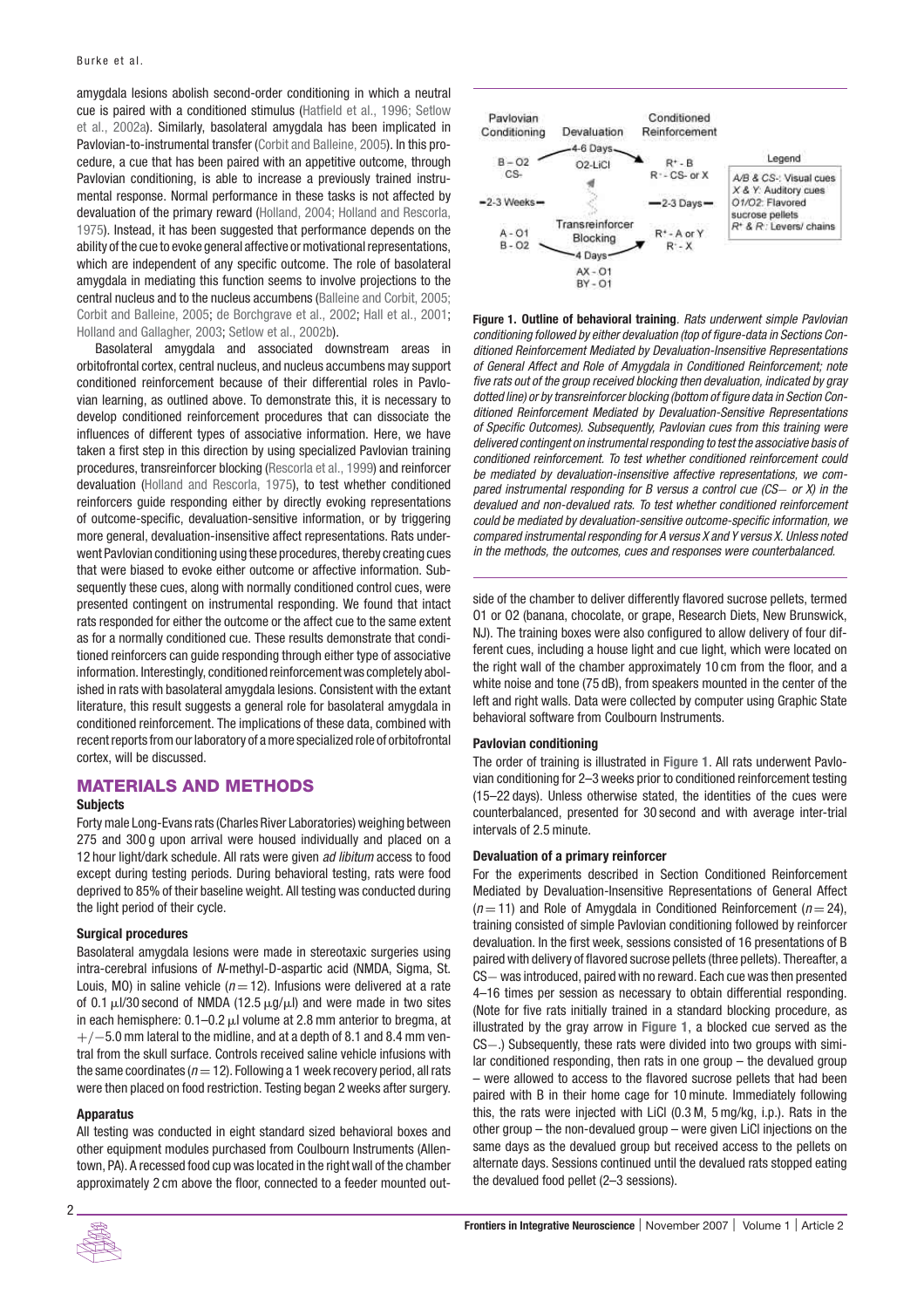

**Figure 2. Taste preference testing for banana (B)** *versus* **grape (G) or chocolate (C)-flavored sucrose pellets**. Food-deprived rats were tested in preference tests in which rats were given banana and chocolate or banana and grape flavored sucrose pellets in their home cage for 5 minute over 3 days. There was no difference in consumption across these preference tests (baseline,  $F(1,95) = 0.017$ ,  $p = 0.89$ ). On subsequent days, rats were given access to one of the flavors (banana, grape, or chocolate) for 20 minute in an unlimited quantity, then they were presented with the satiated and another non-satiated flavor together. Even though the different flavors were of equal value, the rats preferred the new flavor after satiation (selective satiation,  $F(1,47) = 41.1$ ,  $p < 0.0001$ ) (\*,  $p < 0.05$ ).

#### **Transreinforcer blocking**

For the experiments described in Section Conditioned Reinforcement Mediated by Devaluation-Sensitive Representations of Specific Outcomes  $(n=5)$ , training consisted of Pavlovian conditioning followed by transreinforcer blocking. Initial conditioning consisted of sessions in which two visual cues, A or B, were presented 16 times each, paired with flavored sucrose pellets (three pellets), either banana and grape or banana and chocolate. Pellets were designated O1 and O2 and counterbalanced. Importantly these sucrose pellets were distinct yet equally preferred (see **Figure 2**). Following conditioning, all rats received one day of pre-exposure to two auditory cues, X and Y, followed by four sessions of compound conditioning in which each visual cue was presented simultaneously with one auditory cue eight times. Both compound cues, AX and BY, were paired with delivery of O1. O1 was the same flavored pellet already predicted by A, so learning for X was blocked. By contrast, O1 was a differently flavored but similarly preferred pellet to that predicted by B. As a result, Y was blocked from acquiring associations with the general affective properties of O1 while still becoming associated with its unique sensory-specific properties.

#### **Conditioned reinforcement**

Rats were placed into the same behavioral chambers used in conditioning. The food cup was removed, and two instrumental responses (levers or chains) were available. Responding on one lever or chain (termed  $R+$ ) resulted in a 1 second presentation of a  $CS+$ . The  $CS+$  was a fully conditioned cue, either A (data in Section Conditioned Reinforcement Mediated by Devaluation-Sensitive Representations of Specific Outcomes), or B (data in Sections Conditioned Reinforcement Mediated by Devaluation-Insensitive Representations of General Affect and Role of Amygdala in Conditioned Reinforcement) or the partially conditioned cue, Y (data in Section Conditioned Reinforcement Mediated by Devaluation-Sensitive Representations of Specific Outcomes). Responding on the other lever or chain (termed R−) resulted in a 1 second presentation of a control cue. The control cue was either a CS- that had never been paired with reward or X, the cue that had been presented in compound with A in the blocking procedure. Cues were presented on VR2 schedules. The instrumental responses were counterbalanced with respect to location and pairing with a CS+ or CS−. Sessions lasted 30 minute and continued for two or 3 days.

To test whether conditioned reinforcement could be mediated by devaluation-insensitive affective representations, we compared instrumental responding for B versus the control cue in devalued versus non-devalued rats. To test whether conditioned reinforcement could be mediated by devaluation-sensitive outcome-specific information, we compared instrumental responding for A versus X to instrumental responding for Y versus X in non-devalued rats.

#### **Statistical analysis**

Data on behavioral responses (food cup entries and exits, lever presses, chain pulls) were recorded by Coulbourn GS2 software and processed in Matlab. These data were analyzed by ANOVAs using Statistica software with *post-hoc* testing when appropriate  $(p < 0.05)$ .

# **RESULTS**

Data outlined in the introduction suggests that different brain circuits might be involved in conditioned reinforcement due to their respective roles in reward learning. Thus, basolateral amygdala and orbitofrontal cortex may support conditioned reinforcement because they allow Pavlovian cues to evoke representations of the outcomes they predict. Similarly, projections from basolateral amygdala to central nucleus and nucleus accumbens may support conditioned reinforcement because they allow Pavlovian cues to evoke representations of general affect. However, such speculation is premature since we do not currently know whether conditioned reinforcers support behavior because of the outcomes they predict or due to some inherent value or "affect" that the cues have acquired. Intuitively one might expect it is both. However, to the best of our knowledge, with the exception of one particular study (Parkinson et al., 2005), this has not been empirically tested. To test this idea, it is necessary to utilize more specific Pavlovian training techniques to create cues that are biased to trigger or evoke either outcome or affect representations. These cues can then be used to assess conditioned reinforcement. Here, we will describe our initial attempt to use this approach.

#### **Conditioned reinforcement mediated by devaluation-insensitive representations of general affect**

To show that conditioned reinforcement can be mediated by devaluationinsensitive representations of general affect, we tested the ability of rats to acquire a novel instrumental response for a Pavlovian cue after devaluation of the outcome predicted by the cue. As illustrated in **Figure 1**, these rats received presentations of a cue, B, paired with delivery of a flavored sucrose pellet, O2. Another cue, the control cue, was presented either without food (CS-) or for five rats (gray dotted line in **Figure 1**), simultaneously with A in a blocking procedure. After training, rats were assigned to one of two groups, such that their conditioned responding did not differ. ANOVA, analyzing the last day of conditioning, revealed no main effect of group (devalued versus non-devalued)  $(p < 0.05)$ .

Rats in one group underwent reinforcer devaluation, in which the food was paired with illness induced by lithium chloride injections. Rats in the control group received similar exposure to the food and illness on alternate days. As in prior studies (Gallagher et al., 1999; Pickens et al., 2003; Schoenbaum and Setlow, 2005), rats in the devalued group significantly reduced their food consumption while rats in the non-devalued group showed no change. A two-way ANOVA (devaluation  $\times$  trial) comparing pellet consumption revealed a main effect of devaluation as well as a devaluation  $\times$  trial interaction ( $p$ 's < 0.05).

Next, we tested the ability of these cues to support conditioned reinforcement. One response (lever or chain, counterbalanced) resulted in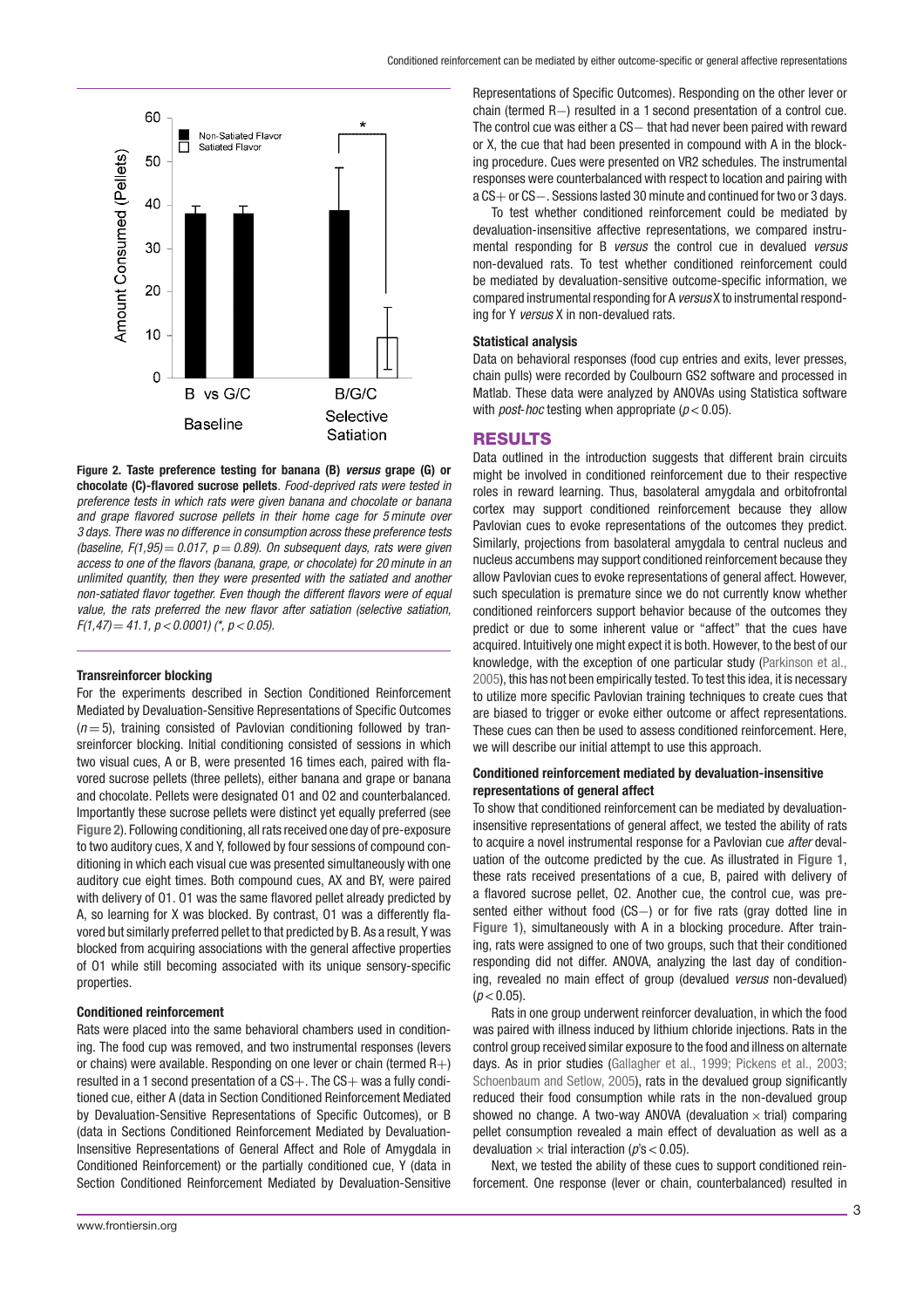

**Figure 3. Acquisition of a new response mediated by devaluationinsensitive representations of general affect**. This graph shows the average total number of responses for cue B versus the control cue over three, 30 minute sessions on an VR2 schedule. The right side of the graph shows responding in rats for whom the O2 pellet was devalued (B-D). The left side of the graph shows responding in rats for whom the O2 pellet was not devalued (B-ND). Rats responded significantly more for B than for the control cue, and there was no effect of devaluation  $({}^*, p < 0.05;$  \*\*,  $p < 0.10$ ).

presentation of B, the cue that had been paired with the flavored pellet (O2), which had been devalued for half the rats. Another response (chain or lever, counterbalanced) led to presentation of a control cue, the cue that had been presented without reward (CS−) or with A during blocking (cue X). As illustrated in **Figure 3**, rats responded significantly more for B than for the control cue, with no significant effect of devaluation. A two-way ANOVA (devaluation  $\times$  response) demonstrated a main effect of whether the response led to B or the control cue  $[F(1,26) = 4.515]$ ,  $p = 0.043$ ), however there was no significant main effect nor any interaction with devaluation ( $F$  < 0.2501,  $p$  > 0.621). Consistent with prior results (Parkinson et al., 2005), these data show that devaluation-insensitive, general affective properties evoked by Pavlovian cues are sufficient to support conditioned reinforcement.

#### **Conditioned reinforcement mediated by devaluation-sensitive representations of specific outcomes**

To show that conditioned reinforcement can be mediated by outcome representations that are devaluation-sensitive, we used a Pavlovian training procedure termed transreinforcer blocking. This procedure minimizes the formation of an association between the cue and the general affective state normally evoked by the outcome, while allowing an association between the cue and devaluation-sensitive features of the specific outcome to form normally (Rescorla et al., 1999)

Transreinforcer blocking requires two discriminable but equally preferred outcomes, O1 and O2. For this, we used differently flavored sucrose pellets that met these criteria (described in **Figure 2**). As illustrated in **Figure 1**, two visual cues, A and B, were each paired with one of these flavored sucrose pellets (A-O1 and B-O2). After initial conditioning, the rats underwent transreinforcer blocking, in which these cues were presented in compound with two new cues, X and Y. AX was paired with O1, while BY was paired with O1. Because A predicted all features of O1, X was blocked from acquiring any associative representations. By contrast, B did not predict the specific sensory properties of O1 (properties that allowed the selective satiation of one outcome but not the other in **Figure 2**). As a result, Y acquired an association with these unique devaluation-sensitive features of the O1 outcome, while it was blocked from acquiring associations with the general affect shared between the two outcomes (properties that led to a similar preference between the two outcomes in **Figure 2**). Accordingly when conditioned responding was assessed under extinction



**Figure 4. Acquisition of a new response mediated by devaluationsensitive outcome-specific representations**. This graph shows the average total number of responses over two, 30 minute sessions on a VR2 schedule. Rats, represented on the left side of the graph, had access to two instrumental responses: one leading to the fully conditioned cue, A, and the other leading to the fully blocked cue, X. Rats represented on the right-side of the graph had access to two responses: one leading to the partially conditioned outcome cue, Y, and the other leading to the fully blocked cue, X. Rats responded significantly more for the conditioned cues, A or Y, than for X.  $(*, p < 0.05)$ .

conditions in a probe test, rats responded most to the fully conditioned cues, A and B, somewhat for the partially conditioned cue, Y, and at levels comparable to the pre-CS period to the blocked cue, X. ANOVA (trial  $\times$  cue period  $\times$  cue) demonstrated a significant main effect of cue period (pre-CS vs. CS,  $F(1,50) = 36.262$ ,  $p = 0.0001$ ) and a significant main effect of cue  $(F(1,15) = 4.335, p = 0.2)$ . Post-hoc testing revealed significant differences between responding for A versus X ( $F(1,15) = 8.924$ ,  $p = 0.0092$ ) and Y *versus* X ( $F(1,15) = 6.54$ ,  $p = 0.02$ ).

Next, we tested the ability of these cues to support conditioned reinforcement. In different sessions, one response (lever or chain, counterbalanced) resulted in presentation of either the fully conditioned cue, A, or the partially conditioned outcome cue, Y. Another response (chain or lever, counterbalanced) always resulted in presentation of the blocked cue, X. As illustrated in **Figure 4**, rats responded significantly more for either A or Y compared to X. A two-way ANOVA (group  $\times$  response) revealed a main effect of whether the response led to the conditioned cues versus the blocked cue ( $F(1,14) = 24.099$ ,  $p = 0.0002$ ); however, there was no main effect nor any interaction with group  $(F< 0.558$ ,  $p > 0.467$ ). Thus, both A and Y supported conditioned reinforcement equally. Post-hoc tests showed significant difference between responding for A versus X  $(F(1, 14) = 14.868, p = 0.002)$  and for Y versus X  $(F(1,14) = 10.385, p = 0.006)$ . These data show that representations of outcome-specific information evoked by Pavlovian cues are sufficient to support conditioned reinforcement.

#### **Role of amygdala in conditioned reinforcement**

Data described above suggest that Pavlovian cues function as conditioned reinforcers due to their ability to evoke representations of the outcomes they predict and also due to their ability to trigger the general affect normally evoked by those outcomes. Amygdala lesions – particularly selective lesions of the basolateral amygdala – have previously been shown to abolish the ability of Pavlovian cues to serve as conditioned reinforcers. To test the overall validity of our novel conditioned reinforcement procedures, rats with lesions targeted at basolateral amygdala were tested using the reinforcer devaluation and conditioned reinforcement task. Lesions encompassed the rostral and caudal basolateral amygdala complex. Note that for some rats the lesions also included rostral central nucleus (**Figure 5**).

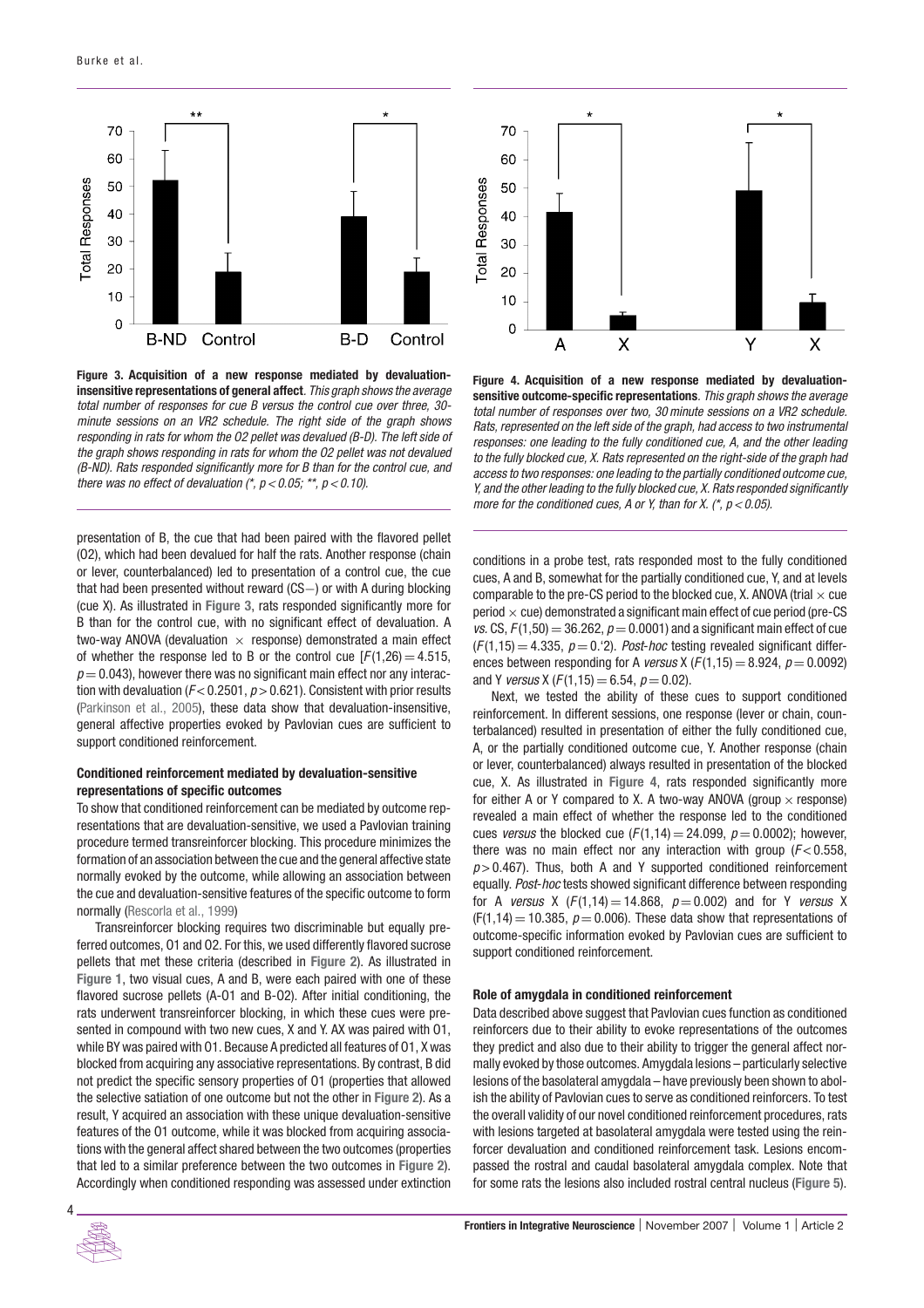

**Figure 5. The extent of amygdala lesions**. Lesions encompassed >75% of the basolateral complex bilaterally. In addition, most lesions also affected rostral central nucleus of the amygdala.

The rats underwent simple conditioning followed by devaluation as illustrated in **Figure 1** and described in Section Conditioned Reinforcement Mediated by Devaluation-Insensitive Representations of General Affect. Amygdala lesions had no effect on Pavlovian conditioning. ANOVA comparing conditioned responding on the final day showed neither a significant main effect nor any interaction with lesion ( $F < 0.537$ ,  $p > 0.472$ ). Furthermore, there were no differences in conditioned responding between rats to be placed in the devalued versus non-devalued groups ( $F < 0.537$ ,  $p > 0.472$ ). Devaluation resulted in a significant reduction in pellet consumption in the devalued but not the non-devalued group ( $p < 0.05$ ).

Next, the rats underwent conditioned reinforcement testing, as described in Section Conditioned Reinforcement Mediated by Devaluation-Insensitive Representations of General Affect. Controls responded significantly more for B, the fully conditioned cue, than for the control cue. Differential responding increased across days of training and there was again no effect of devaluation. By contrast, lesioned rats showed no difference in responding for B and the control cue on any day of training. An analysis of the contrast in responding for B versus the control cue across three days of testing is shown in **Figure 6**. ANOVA indicated a main effect of lesion ( $F(1,16) = 4.954$ ,  $p = 0.0349$ ) and no main effect nor any interaction with devaluation ( $F$  < 0.661,  $p$  > 0.424). These results are consistent with previously published reports that amygdala damage causes general deficits in conditioned reinforcement (Parkinson et al., 2001).

### **DISCUSSION**

Despite their apparent differential involvement in different forms of associative learning, basolateral amygdala, and its various outflow pathways through orbitofrontal cortex, central nucleus, and nucleus accumbens are each critical for normal conditioned reinforcement. Thus, instrumental responding for cues previously paired with food reward is sensitive to damage to amygdala, particularly basolateral amygdala (Burns et al., 1993; Cador et al., 1989; Cousens and Otto, 2003; Hatfield et al., 1996; Parkinson



**Figure 6. Effects of amygdala lesions on conditioned reinforcement**. Graphs show the contrast in responding for the conditioned cue B, which had been paired with O2, and the control cue. The contrast was calculated as ((R*<sup>+</sup>* <sup>−</sup> <sup>R</sup>−)/(R*<sup>+</sup>* <sup>+</sup> <sup>R</sup>−)). (*Left*) Responding in rats in which the O2 outcome was not devalued. (*Right*) Responding in rats in which the O2 outcome was devalued. Control rats (closed boxes) exhibited an increase in differential responding across days and there was no effect of devaluation. Lesioned rats (open boxes) exhibited no evidence of differntial responding, whether or not the outcome had been devalued.

et al., 2001; Setlow et al., 2002a), and also to the outflow pathways described above, including orbitofrontal cortex (but not other prefrontal areas) (Cousens and Otto, 2003; Pears et al., 2003), central nucleus of the amygdala, and regions of nucleus accumbens (Parkinson et al., 1999; Robledo et al., 1996; Setlow et al., 2002b; Taylor and Robbins, 1984). However, while damage to basolateral amygdala abolishes responding for these cues (Parkinson et al., 2001), manipulations elsewhere in these circuits have different effects. For example, in one report orbitofrontallesioned animals actually responded more for conditioned reinforcement compared to controls, as if their responding had become insensitive to some but not other aspects of the conditioned reinforcer (Pears et al., 2003). Similarly, central nucleus of the amygdala and nucleus accumbens seem to be important primarily for potentiating the control over behavior by conditioned reinforcers (Parkinson et al., 1999; Robledo et al., 1996; Taylor and Robbins, 1984). One interpretation of these data is that conditioned reinforcement is not a unitary process but in fact reflects parallel activation of different types of associative information, mediated by these different circuits. Here, we have presented evidence in support of this proposal by showing apparently normal conditioned reinforcement for cues that selectively evoked outcome-specific or general affective representations.

Interestingly, for orbitofrontal cortex and basolateral amygdala, there appears to be some correspondence between the role these areas play in processing associative information evoked by Pavlovian cues and their roles in conditioned reinforcement. Thus, basolateral amygdala is important in Pavlovian settings for allowing cues to evoke representations of outcomes and also the affective information with which those outcomes are associated. This global role of basolateral amygdala in Pavlovian learning potentially explains the general deficit in conditioned reinforcement observed after basolateral amygdala lesions in the current study. In other words, the basolateral amygdala may be primarily important for conditioned reinforcement because it is critical for allowing cues to become associated with these properties of the outcome, rather than because of any intrinsic role in guiding responses or actions. This proposal is consistent with observations that damage to basolateral amygdala is most effective at disrupting responding for secondary reinforcers when lesions are made before learning whereas damage to the outflow pathways – nucleus accumbens and orbitofrontal cortex – continues to be effective even when made after learning (Cousens and Otto, 2003; Pears et al., 2003; Setlow et al., 2002a; Setlow et al., 2002b).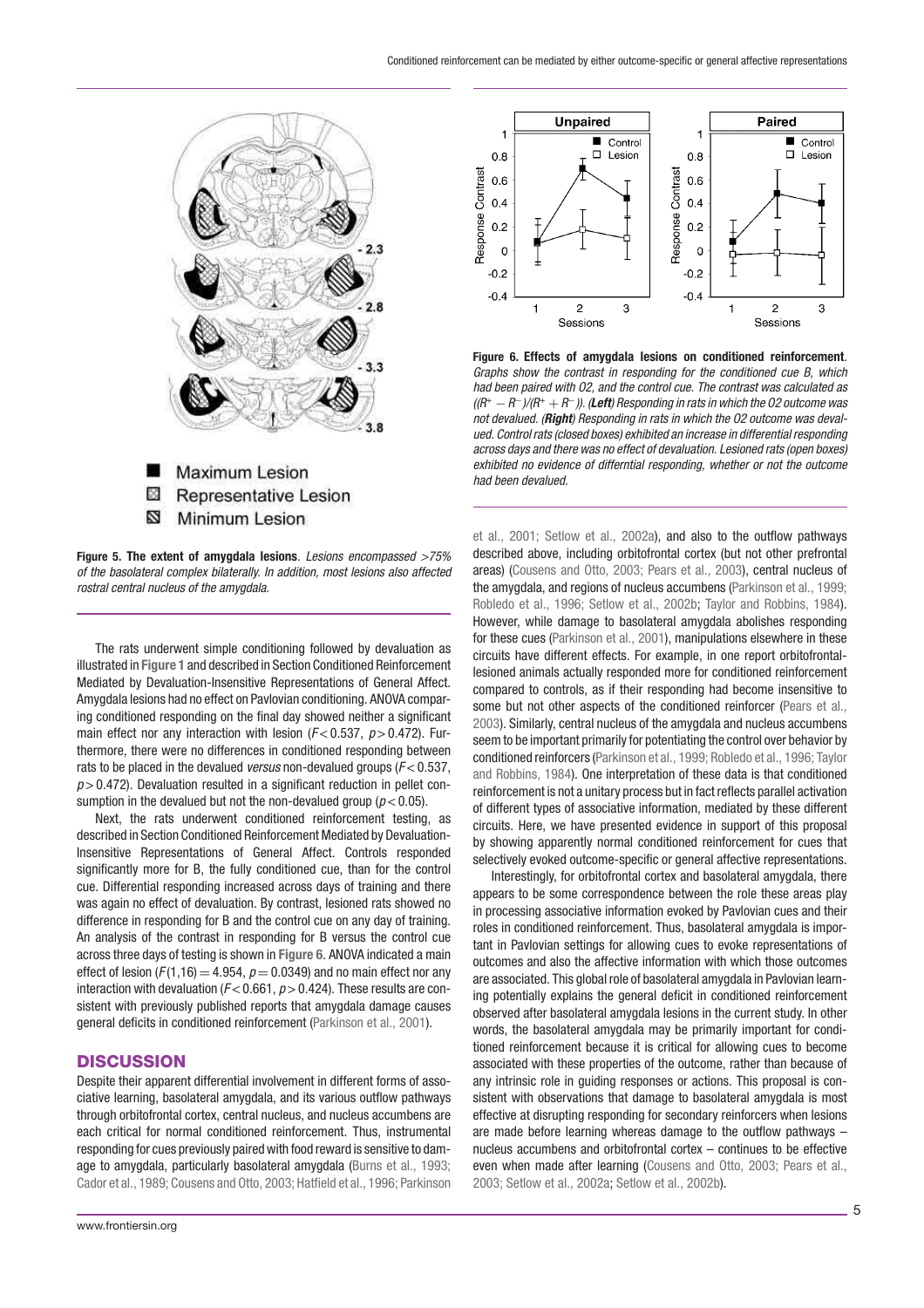One of the important outflow pathways from the amygdala, the orbitofrontal cortex, plays a more specific role in the process whereby cues evoke outcome representations in Pavlovian settings. Consistent with this, we have recently reported that orbitofrontal lesions cause a selective deficit in conditioned reinforcement mediated by these representations (Burke et al., 2007). In this study, rats with orbitofrontal lesions were tested for conditioned reinforcement after training in the transreinforcer task. We found that these rats showed normal responding on the lever that produced the normally conditioned cue but not on the lever that produced the partially conditioned, outcome cue. In controls, responding on this lever was completely abolished by devaluation of the primary outcome. It will be of interest in the future to determine whether conditioned reinforcement mediated by other areas linked to basolateral amygdala such as central nucleus or nucleus accumbens, involves affective information and also to identify whether different components of these circuits are differentially involved in learning versus using the cue-evoked information, as has been observed in Pavlovian settings (Cousens and Otto, 2003; Pickens et al., 2005; Pickens et al., 2003; Setlow et al., 2002a; Setlow et al., 2002b).

It is worth noting that our results parallel those from studies using a procedure termed Pavlovian-to-instrumental transfer. In this procedure, a cue that has been paired with an appetitive outcome, through Pavlovian conditioning, is able to increase performance of a previously trained instrumental response. This increased responding is termed "transfer". Like conditioned reinforcement, transfer assesses the ability of Pavlovian cues to influence instrumental responding, and this effect has been divided into a general form, which is thought to be due to the general affective properties triggered by the cue, and a specific form, which is thought to reflect information about the specific outcome that the cue predicts.

There appears to be significant correspondence between the features and substrates of general and specific transfer and those of comparable forms of conditioned reinforcement demonstrated here and in our other report (Burke et al., 2007). This is particularly true for general transfer and general conditioned reinforcement, which both reflect devaluation-insensitive information and require processing in amygdala (Corbit and Balleine, 2005; Holland, 2004; Holland and Gallagher, 2003). Although general transfer is affected by central nucleus and not basolateral amygdala lesions, our lesions here did include parts of central nucleus in a significant number of rats. As a result, it is possible that the deficit in general conditioned reinforcement here reflects this lack of specificity.

The parallels between outcome-specific transfer and conditioned reinforcement however are less clear. Outcome-specific transfer is dependent on basolateral amygdala (Corbit and Balleine, 2005); presumably this is also true for outcome-specific conditioned reinforcement, since amygdala lesions completely abolished all responding for even a fully conditioned cue in the data presented here. However, outcome-specific transfer is insensitive to devaluation and is not affected by orbitofrontal lesions, at least when they are made before training (Holland, 2004; Ostlund and Balleine, 2007). This differs from conditioned reinforcement that is mediated by outcome information, which is both devaluation-sensitive and orbitofrontal-dependent. This suggests that there may be important differences between the circuits and neural substrates that mediate the ability of cues to directly control instrumental responding as conditioned reinforcers versus those that allow cues to modulate or influence established responding as assessed by transfer.

# **CONFLICT OF INTEREST STATEMENT**

This research was conducted in the absence of any commercial or financial relationship that could be construed as a potential conflict of interest.

#### **ACKNOWLEDGEMENTS**

This work was supported by grants from the NIDA (DA015718, GS and DA021989, KB).

#### **REFERENCES**

- Balleine, B. W., and Corbit, L. H. (2005). Double dissociation of nucleus accumbens core and shell on the general and outcome-specific forms of pavlovian-instrumental transfer. Soc. Neurosci. Abstr. 71.16.
- Baxter, M. G., Parker, A., Lindner, C. C., Izquierdo, A. D., and Murray, E. A. (2000). Control of response selection by reinforcer value requires interaction of amygdala and orbitofrontal cortex. J. Neurosci. 20, 4311–4319.
- Burke, K. A., Miller, D. N., Franz, T. M., and Schoebaum, G. (2007). Orbitofrontal cortex lesions abolish conditioned reinforcement mediated by a representation of the expected outcome. Paper presented at New York Academy of Sciences Conference, Linking Affect to Action: Critical Contributions of the Orbitofrontal Cortex.
- Burns, L. H., Robbins, T. W., and Everitt, B. J. (1993). Differential effects of excitotoxic lesions of the basolateral amygdala, ventral subiculum, and medial perfrontal cortex on responding with conditioned reinforcement and locomotor activity potentiated by intra-accumbens infusions of d-amphetamine. Behav. Brain Res. 55, 167–183.
- Cador, M., Robbins, T. W., and Everitt, B. J. (1989). Involvement of the amygdala in stimulus-reward associations: interactions with the ventral striatum. Neuroscience 30, 77–86.
- Corbit, L. H., and Balleine, B. W. (2005). Double dissociation of basolateral and central amygdala lesions on the general and outcome-specific forms of pavlovianinstrumental transfer. J. Neurosci. 25, 962–970.
- Cousens, G. A., and Otto, T. (2003). Neural substrates of olfactory discrimination learning with auditory secondary reinforcement. I. Contributions of the basolateral amygdaloid complex and orbitofrontal cortex. Integr. Physiol. Behav. Sci. 38, 272–294.
- de Borchgrave, R., Rawlins, J. N., Dickinson, A., and Balleine, B. W. (2002). Effects of cytotoxic nucleus accumbens lesions on instrumental conditioning in rats. Exp. Brain Res. 144, 50–68.
- Everitt, B. J., and Robbins, T. W. (1992). Amygdala-ventral striatal interactions and reward-related processes. In The Amygdala: Neurological Aspects of Emotion, Memory, and Mental Dysfunction, J. P. Aggleton, ed. (Oxford, John Wiley and Sons), pp. 401–429.
- Gallagher, M., McMahan, R. W., and Schoenbaum, G. (1999). Orbitofrontal cortex and representation of incentive value in associative learning. J. Neurosci. 19, 6610–6614.
- Gottfried, J. A., O'Doherty, J., and Dolan, R. J. (2003). Encoding predictive reward value in human amygdala and orbitofrontal cortex. Science 301, 1104–1107.
- Hall, J., Parkinson, J. A., Connor, T. M., Dickinson, A., and Everitt, B. J. (2001). Involvement of the central nucleus of the amygdala and nucleus accumbens core in mediating Pavlovian influences on instrumental behavior. Eur. J. Neurosci. 13, 1984–1992.
- Hatfield, T., Han, J. S., Conley, M., Gallagher, M., and Holland, P. (1996). Neurotoxic lesions of basolateral, but not central, amygdala interfere with Pavlovian second-order conditioning and reinforcer devaluation effects. J. Neurosci. 16, 5256–5265.
- Holland, P. C. (2004). Relations between Pavlovian-instrumental transfer and reinforcer devaluation. J. Exp. Psychol.: Anim. Behav. Process. 30, 104–117.
- Holland, P.C., and Gallagher, M. (2003). Double dissociation of the effects of lesions of basolateral and central amygdala on conditioned stimulus-potentiated feeding and Pavlovian-instrumental transfer. Eur. J. Neurosci. 17, 1680–1694.
- Holland, P. C., and Rescorla, R. A. (1975). The effects of two ways of devaluing the unconditioned stimulus after first and second-order appetitive conditioning. J. Exp. Psychol.: Anim. Behav. Process. 1, 355–363.
- Izquierdo, A. D., Suda, R. K., and Murray, E. A. (2004). Bilateral orbital prefrontal cortex lesions in rhesus monkeys disrupt choices guided by both reward value and reward contingency. J. Neurosci. 24, 7540–7548.
- Malkova, L., Gaffan, D., and Murray, E. A. (1997). Excitotoxic lesions of the amygdala fail to produce impairment in visual learning for auditory secondary reinforcement but interfere with reinforcer devaluation effects in rhesus monkeys. J. Neurosci. 17, 6011–6020.
- Ostlund, S. B., and Balleine, B. W. (2007). Orbitofrontal cortex mediates outcome encoding in Pavlovian but not instrumental learning. J. Neurosci. 27, 4819-4825.
- Parkinson, J. A., Crofts, H. S., McGuigan, M., Tomic, D. L., Everitt, B. J., and Roberts, A. C. (2001). The role of the primate amygdala in conditioned reinforcement. J. Neurosci. 21, 7770–7780.
- Parkinson, J. A., Olmstead, M. C., Burns, L. H., Robbins, T. W., and Everitt, B. J. (1999). Dissociation of effects of lesions of the nucleus accumbens core and shell on appetitive Pavlovian approach behavior and the potentiation of conditioned reinforcement and locomotor activity by d-amphetamine. J. Neurosci. 19, 2401-2411
- Parkinson, J. A., Roberts, A. C., Everitt, B. J., and Di Ciano, P. (2005). Acquisition of instrumental conditioned reinforcement is resistant to the devaluation of the unconditioned stimulus. Q. J. Exp. Psychol. 58, 19–30.
- Pears, A., Parkinson, J. A., Hopewell, L., Everitt, B. J., and Roberts, A. C. (2003). Lesions of the orbitofrontal but not medial prefrontal cortex disrupt conditioned reinforcement in primates. J. Neurosci. 23, 11189–11201.
- Pickens, C. L., Saddoris, M. P., Gallagher, M., and Holland, P. C. (2005). Orbitofrontal lesions impair use of cue-outcome associations in a devaluation task. Behav. Neurosci. 119, 317–322.
- Pickens, C. L., Setlow, B., Saddoris, M. P., Gallagher, M., Holland, P. C., and Schoenbaum, G. (2003). Different roles for orbitofrontal cortex and basolateral amygdala in a reinforcer devaluation task. J. Neurosci. 23, 11078–11084.
- Rescorla, R. A. (1999). Learning about qualitatively different outcomes during a blocking procedure. Anim. Learn. Behav. 27, 140–151.
- Robledo, P., Robbins, T. W., and Everitt, B. J. (1996). Effects of excitotoxic lesions of hte central amygdaloid nucleus on the potentiation of reward-related stimuli by intra-accumbens amphetamine. Behav. Neurosci. 110, 981–990.